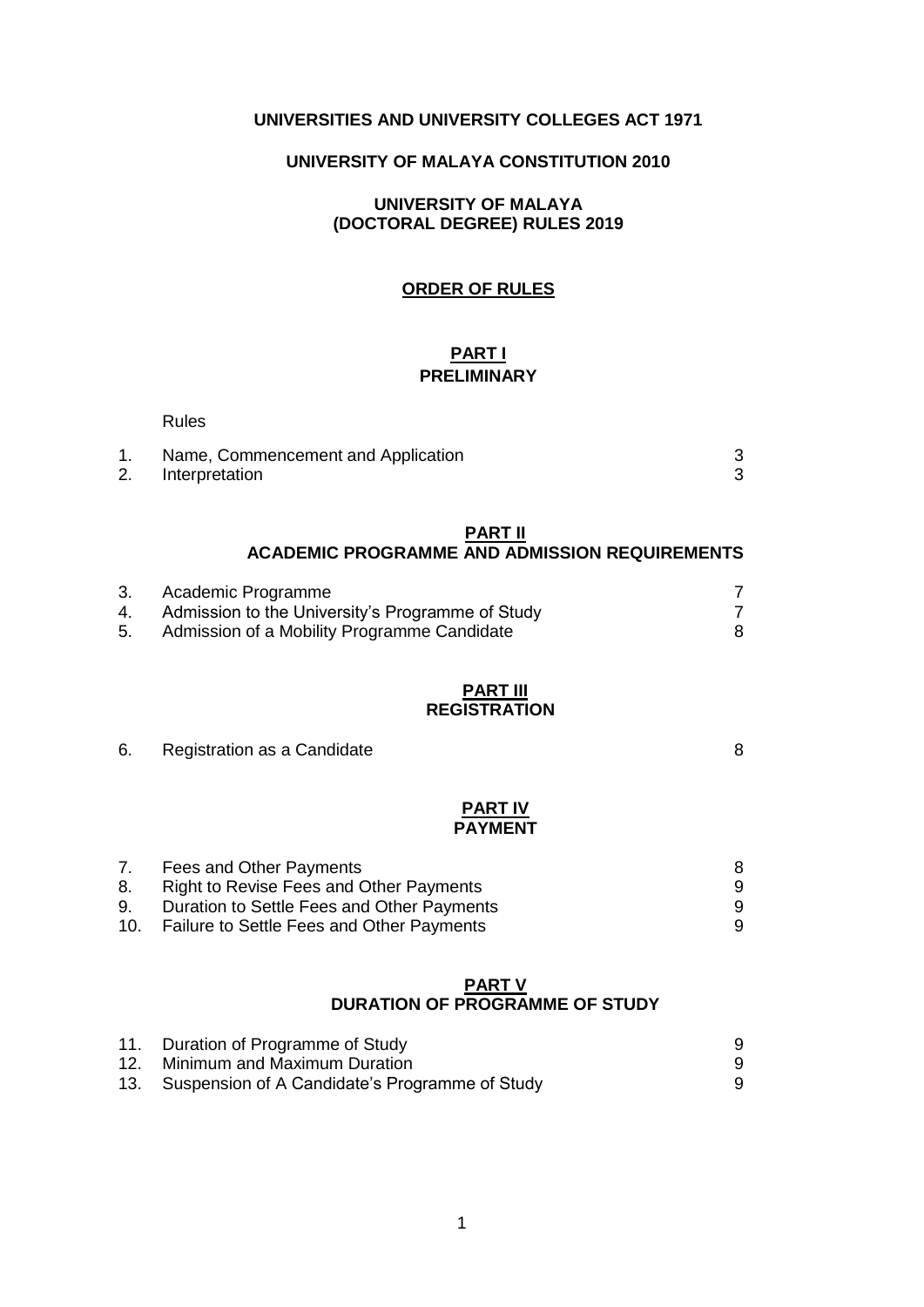#### **PART VI STRUCTURE OF ACADEMIC PROGRAMME**

| 14. Structure of Programme by Research and by Mixed Mode |  |
|----------------------------------------------------------|--|
| 15. Structure of Programme by Coursework                 |  |
| 16. Structure of Programme by Clinical                   |  |

#### **PART VII LANGUAGE REQUIREMENTS**

| 17. | <i>Bahasa Malaysia</i> Requirement |  |
|-----|------------------------------------|--|
|     | 18. English Language Requirement   |  |

#### **PART VIII ASSESSMENT METHOD**

| 19. Assessment             | 11 |
|----------------------------|----|
| 20. Committee of Examiners | 12 |

## **PART IX GRADUATION**

# 21. Graduation Requirements 21. Settlements 21. Settlements 21. Settlements 20. 12

### **PART X GENERAL**

|      | 22. Termination of Candidature                                                                                                       | 12   |
|------|--------------------------------------------------------------------------------------------------------------------------------------|------|
| 23.  | Power of the Senate to Formulate Regulations                                                                                         | 12   |
| 24.  | <b>Exemption of Application</b>                                                                                                      | 13   |
| 25.  | Compliance with Universities and University Colleges Act 1971, University<br>of Malaya Constitution, Statutes, Rules and Regulations | - 13 |
| -26. | Repeal                                                                                                                               | 13   |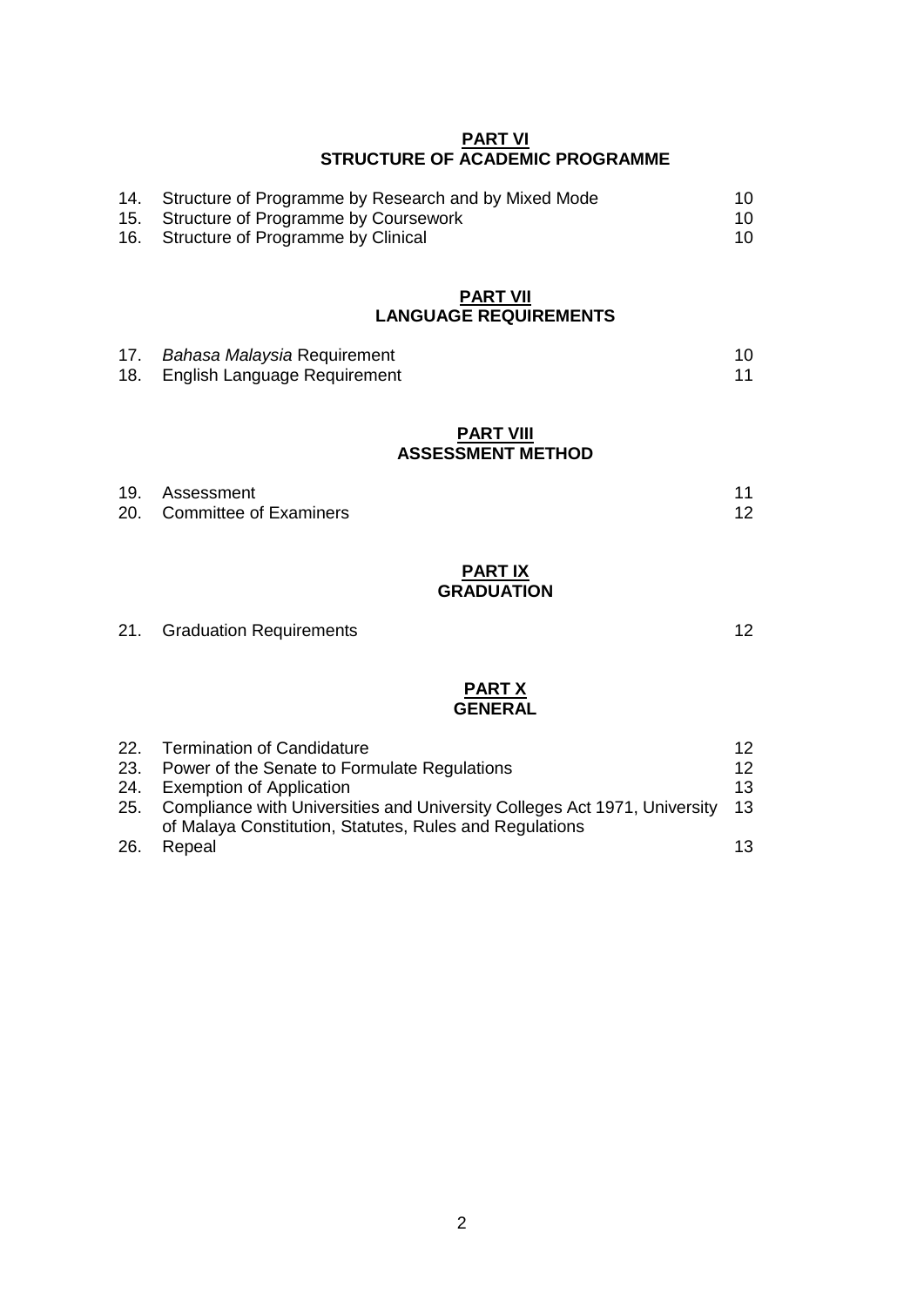#### **UNIVERSITIES AND UNIVERSITY COLLEGES ACT 1971**

#### **UNIVERSITY OF MALAYA CONSTITUTION 2010**

### **UNIVERSITY OF MALAYA (DOCTORAL DEGREE) RULES 2019**

In the exercise of the powers conferred under subsection 37(1) of the Constitution of the University of Malaya 2010 [P.U. (A) 444/2010], the Board of Directors of the University of Malaya has formulated the following rules:

#### **PART I PRELIMINARY**

#### **1. Name, Commencement and Application**

- (1) These Rules may be cited as the University of Malaya (Doctoral Degree) Rules 2019 and shall come into force from the 2019/2020 Academic Session.
- (2) These Rules shall apply to all candidates of the Doctoral degree programme admitted prior to and in the Academic Session 2019/2020 and thereafter.
- (3) Notwithstanding that provided for under the (Doctoral Degree) Rules and Regulations, the implementation method of the Doctoral Degree that will be used by the University shall also be read concurrently with the policies, guidelines, procedures or other resolutions defined by the University from time to time.

#### **2. Interpretation**

In these Rules, unless the context otherwise requires an alternative meaning:

"academic programme" means a group of courses, training and research including a combination of such courses, or training and research, that are planned and offered for the purpose of fulfilling the requirements for the conferment of a Degree;

"academic programme by Research" means an academic programme as defined under subrule 3(1)(a);

"academic programme by Mixed Mode" means an academic programme as defined under subrule 3(1)(b);

"academic programme by Coursework" means an academic programme as defined under subrule  $3(1)(c)$ ;

"academic programme by Clinical" means an academic programme as defined under subrule 3(1)(d);

"Academic Session" means a duration of study of an academic programme which comprises two (2) normal semesters and a special semester where the date of commencement and the end date is determined by the Vice-Chancellor;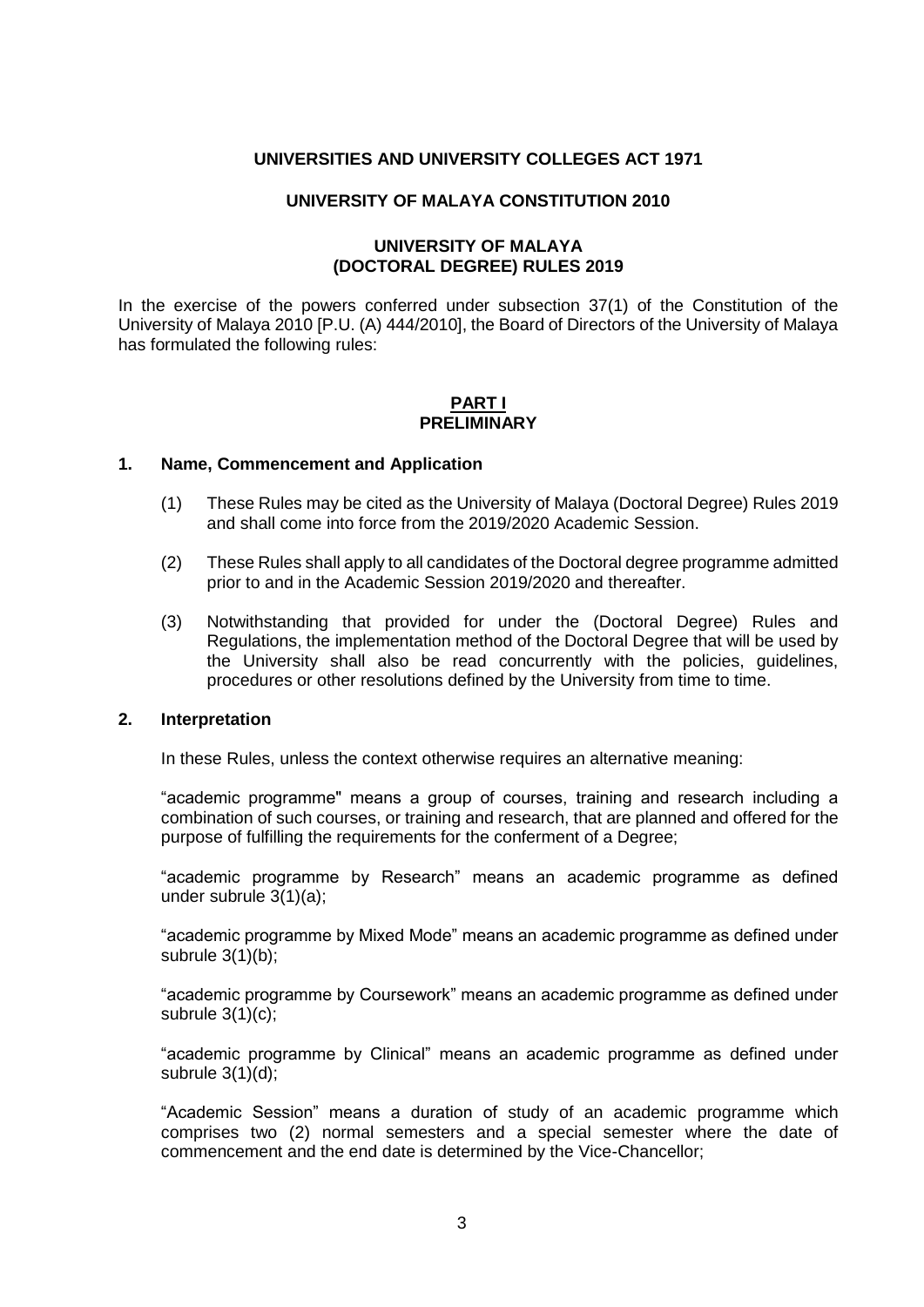"Admission session" means a session where a candidate is admitted into a programme of study;

"Bursar" means an officer of the University as provided under section 14 of the Constitution;

"Calendar of studies" means the duration of study that consists of lecture week, revision week, examination week and break in any semester where the commencement and ending date are as prescribed by the Vice-Chancellor;

"Calendar Year" means a period of time in which the duration is twelve months (January - December);

"candidate" means a person who has registered to study for the Doctoral Degree programme of study;

"citizen" means Malaysian citizens;

"CGPA" means Cumulative Grade Point Average which is determined by dividing the total grade points earned by the number of credits taken from the first semester to the current semester;

"Committee of Examiners" means the committee established by the Senate on the recommendation of the Faculty to consider the results of examination of candidates and exercise such other powers granted to it pursuant to the provisions of these Rules or Regulations concerned;

"Constitution" means the Constitution of University of Malaya 2010 [P.U. (A) 444/2010];

"Consultant" means a person who is not a teacher from any university that has the expertise in the related field of study who is appointed by the Faculty to supervise a candidate in his programme of study;

"Co-Supervisor" means a person appointed by the Faculty from among Adjunct Professors, Honorary Professors, visiting lecturers, or research fellows appointed by the University and full-time teachers from another university to supervise the candidate in his programme of study;

"course" means a unit of study, training or clinical training including but not limited to lecture, tutorial, electronic learning, case study, presentation, visit, practical, computer lab, internship conducted over a prescribed period of time, which contributes to the credit or to the learning outcome of a programme of study;

"Course Coordinator" means a person appointed by the Dean of the Faculty from among the full-time teachers of the University to coordinate any academic programme;

"course exemption" means an exemption from registration and pursuing a course that is offered to a candidate, based on the course content that is equivalent to the course applied for with proof of knowledge and skill of the candidate. Should the course exemption result in the credit requirement for graduation being insufficient, the student shall take another course to replace the said course;

"credit" means the quantitative measurements representing the volume of learning or the burden of learning to achieve specific learning outcomes;

"credit counted" means a credit obtained by a candidate for any course studied in a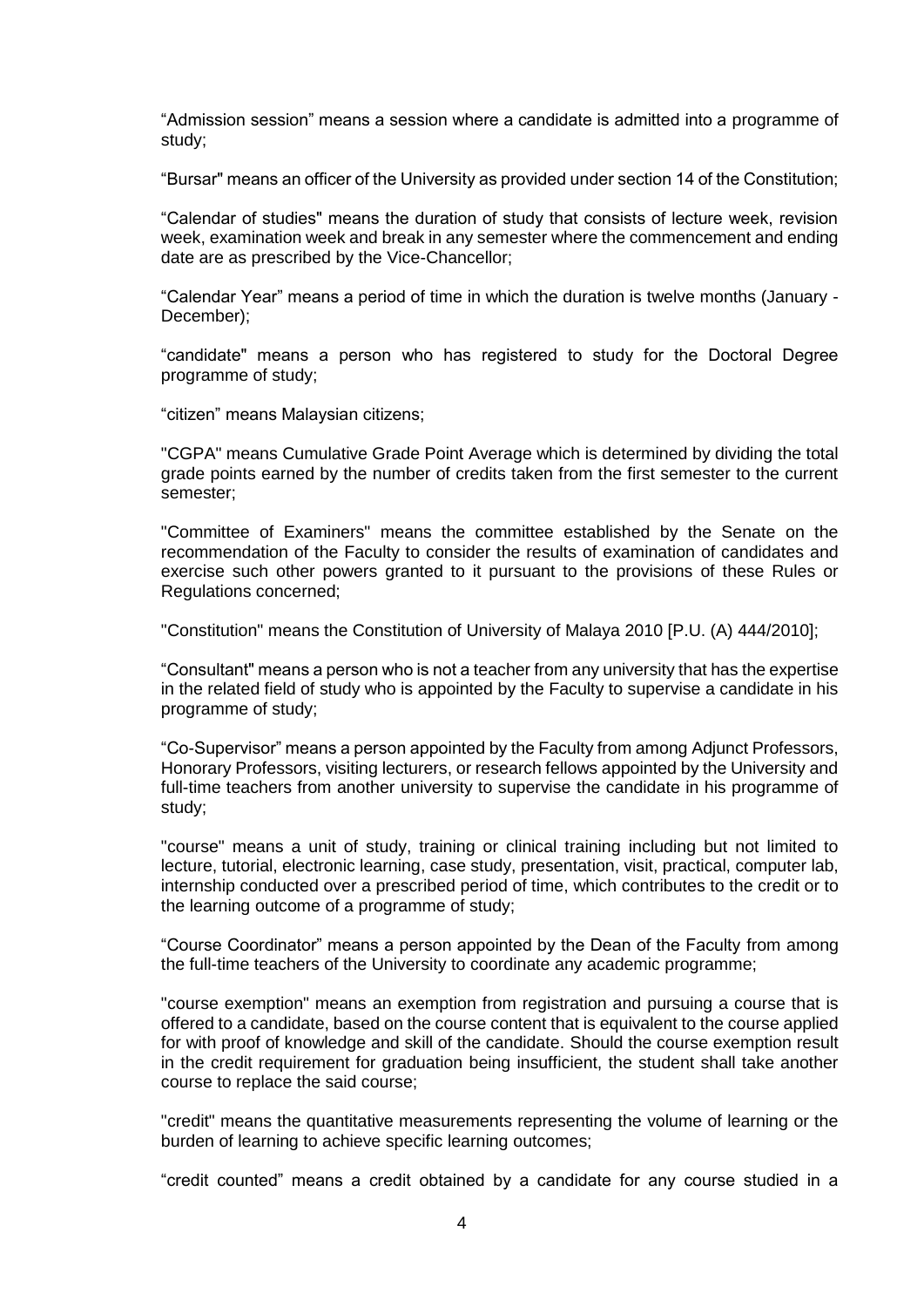programme of study where the grade obtained for that particular course is included in the calculation of the GPA and CGPA;

"credit obtained" means a credit obtained by a candidate for a course studied in a programme of study for the purpose of fulfillment of a degree;

"credit with grade" means transfer of credits together with the grade for courses from the same level of qualifications (horizontal) for candidates who are still in the programme of study;

"credit without grade" means transfer of credits without grade for courses from a lower level of qualification (vertical) and/or from the same level of qualification (horizontal) for candidates who have completed their studies or have not completed their studies (not including a candidate who was terminated from the programme of study) but has reached the level of competency in the course applied for;

"Dean of Faculty" means the Dean of a Faculty of the University and includes any Director or Head of any Academy, Centre, School or Institute, who has been appointed under subsections 24(4) and (5) of the Constitution;

"Deputy Dean of Postgraduate Studies" means the Deputy Dean and includes any Deputy Directors appointed by the University and is responsible for managing higher degree programmes in an Academy, Centre, School or Institute;

"Degree" means a Doctoral Degree of the University;

"Department" means any department of study of the Faculty and includes any division of studies of the Faculty;

"dissertation" means original research document prepared and handed in by the candidate for the award of a Doctoral Degree by Coursework and by Clinical;

"Faculty" means any Faculty of the University and this includes any School, Centre, Academy or Institute of the University established under subsection 24(1) of the Constitution;

"examination room" means the premise for the conduct of an examination for a course or courses;

"External Examiner" means a person who is not a full-time or part-time teacher of the University appointed by the Senate to examine a course or thesis or dissertation of a candidate;

"GPA" means Grade Point Average which is determined by dividing the total grade points obtained by the total number of credits taken in a semester;

"Head of Department" means the Head of any Department of study of a Faculty including the Chairman of any division of study of any Faculty;

"Internal Examiner" means a full-time or part-time teacher of the University appointed by the Faculty to examine a course, a part of a course or thesis or dissertation of a candidate;

"Invigilator" means an invigilator and includes a chief invigilator appointed by the Vice-Chancellor from among full-time or part-time teachers of the University to invigilate an examination of an academic programme;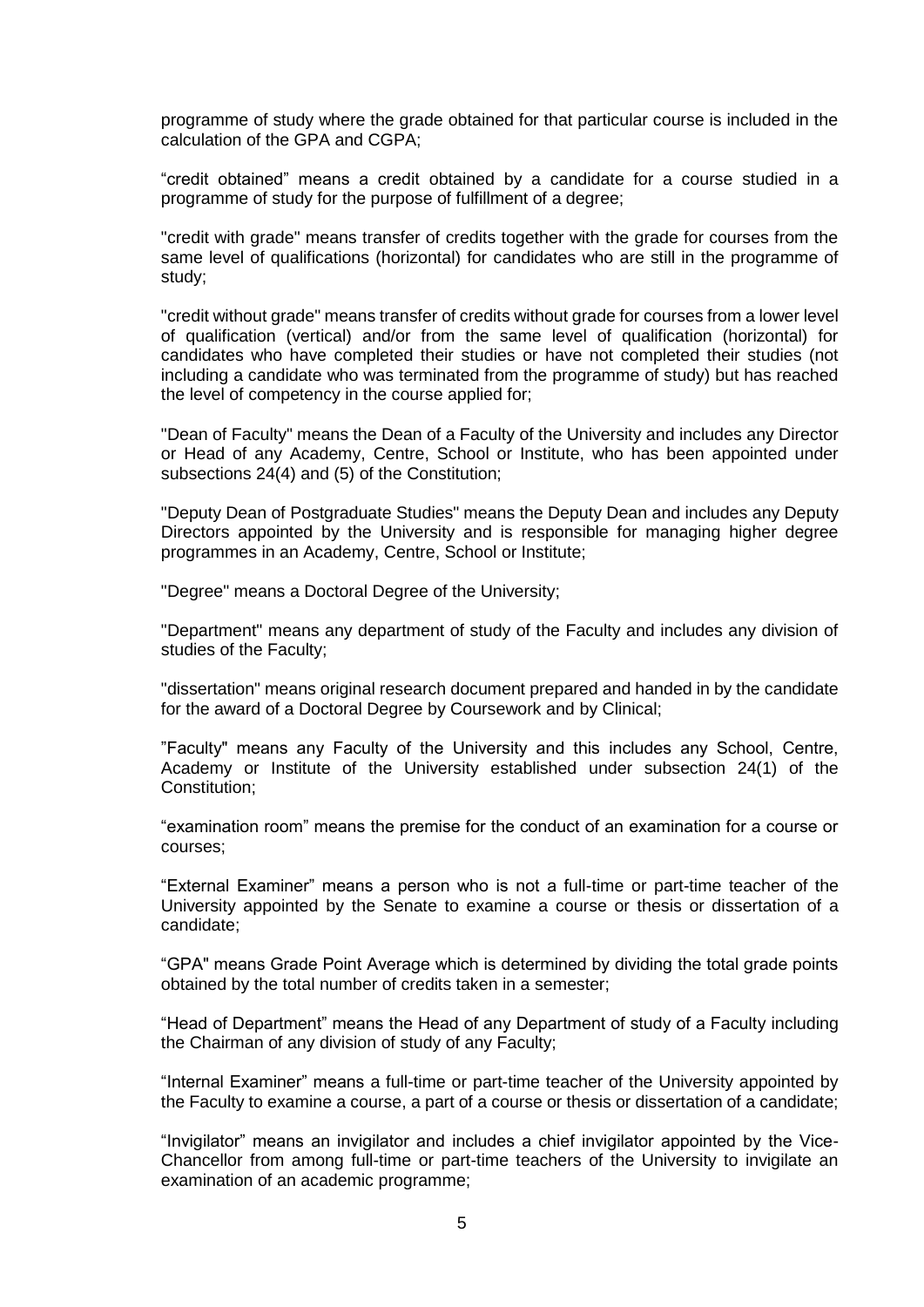"Needs and Requirements" means the Requirements and Special Requirements for the Doctoral Degree Programme of the University of Malaya to be read concurrently with the University of Malaya (Doctoral Degree) Rules 2019 and University of Malaya (Doctoral Degree) Regulations 2019;

"non-citizen" means non-Malaysians including those with permanent resident status;

"Normal Semester" means Semester I or Semester II as provided in the Calendar of Study;

"place of study" means the University including any other place approved by the University;

"thesis" means the original research document prepared and submitted by the candidate for the award of a Doctoral Degree by Research and by Mixed Mode;

"Programme External Assessor / Programme External Examiner" means a person who is not a full-time or part-time teacher of the University appointed by the University for one or more academic programmes;

"Registrar" means an officer of the University as provided for under section 14 of the Constitution;

"Supervisor" means a person appointed by the Faculty from among the full-time teachers of the University and an Emeritus Professor of the University to supervise a candidate in his programme of study;

"semester" means a specific duration determined by the University in an academic session which constitutes normal semesters and special semesters;

"Special Semester" means a semester with a shorter duration from a Normal Semester and offered after Semester II;

"Senate" means one of the University's Authorities established under subsection 22(1) of the Constitution;

"Teacher" means a person appointed as a teacher in accordance with the Constitution of the University of Malaya, and includes senior professors, professors, associate professors, fellows, assistant professors, readers, senior lecturers, lecturers, assistant lecturers and language teachers;

"University" means the University of Malaya;

"Vice-Chancellor" means the chief executive officer and academic officer of the University appointed under subsection 12(1) of the Constitution;

"*viva voce*" means one of the components in the Doctoral Degree programme in the form of oral examination for the candidates to defend their thesis or dissertation. This component is held at the last stage of the programme of study after the candidates complete their research and submit their thesis or dissertation for the purpose of examination.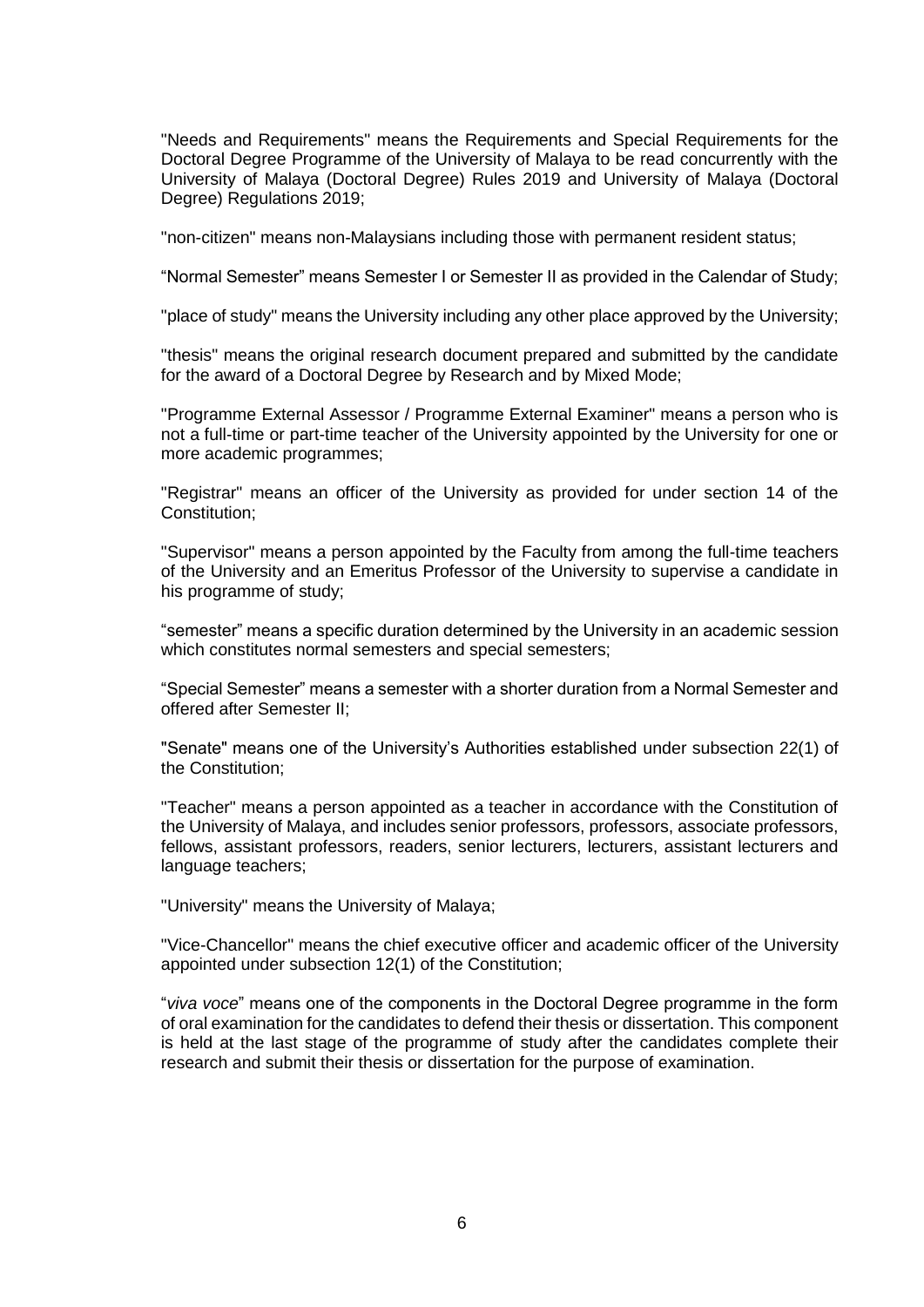# **PART II ACADEMIC PROGRAMME AND ADMISSION REQUIREMENTS**

### **3. Academic Programme**

- (1) The academic programme shall be classified as follows:
	- (a) Doctoral Degree Programme by Research, that is, an academic programme that is conducted by full-time research leading to the production of a thesis;
	- (b) Doctoral Degree Programme by Mixed Mode, that is, an academic programme that is conducted by a combination of courses and research leading to the production of a thesis;
	- (c) Doctoral Degree Programme by Coursework, that is, an academic programme that is conducted fully by courses and leading to the production of a dissertation; and
	- (d) Doctoral Degree Programme by Clinical, that is, an academic programme involving clinical expertise training and leading to the production of a dissertation.
- (2) Based on the mode of study of the programme as stated in the subrules above, the normal duration for a full-time study is three (3) years.

#### **4. Admission to the University's Programme of Study**

- (1) Each applicant who wishes to pursue a doctoral programme of study shall meet the following general requirements:
	- (a) obtain a Master's Degree recognized by the Senate or other qualifications considered equivalent to a Master's Degree accepted by the Senate;
	- (b) meet the requirements and special conditions for the University of Malaya's doctoral programmes as specified in Schedule 1, University of Malaya (Doctoral Degree) Regulations 2019;
	- (c) acknowledge receipt of the admission offer;
	- (d) verified by a Registered Medical Practitioner, University's Student Health Clinic that the applicant has a satisfactory level of health and is not suffering from any disease or any physical disability that could interfere with the study at the University; and
	- (e) pay the specified fees.
- (2) In certain circumstances, the admission of an applicant is subject to the Senate's decision with the recommendation of the Faculty concerned and fulfils subrule (1)(c), (d) and (e) above.
- (3) Admission to the programme of study usually is at the beginning of Semester I or Semester II of each academic session and the admission offer is for a semester and a particular session.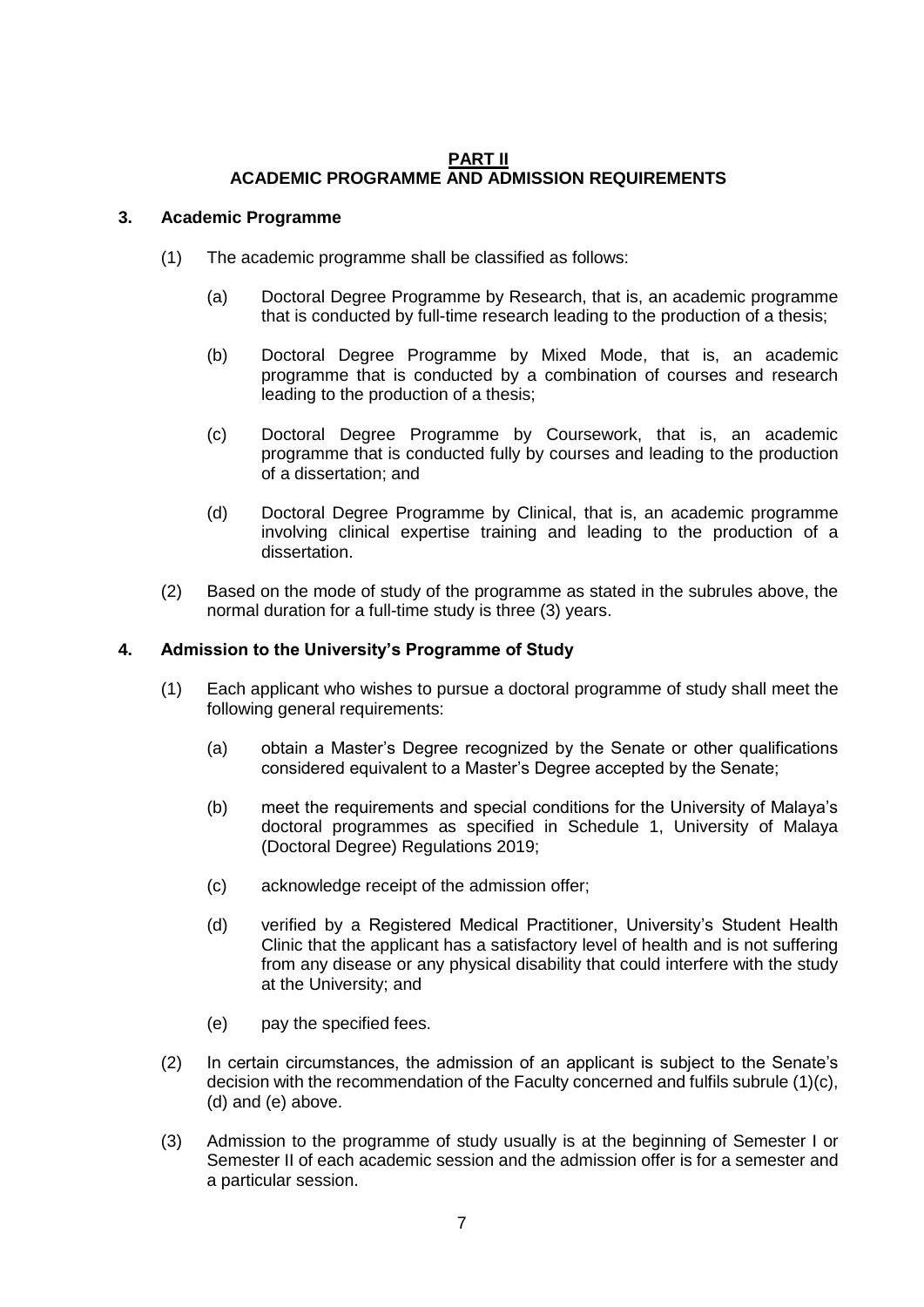# **5. Admission of a Mobility Programme Candidate**

- (1) A Mobility Programme Candidate is a candidate from outside the University who has been approved to follow any courses offered by an academic programme, whether or not for the purpose of obtaining a grade and/or credit. They are not candidates of the University's programme of study.
- (2) The admission of the mobility programme candidate shall be at the discretion of the Dean of the Faculty.

### **PART III REGISTRATION**

### **6. Registration as a Candidate**

- (1) Any person who has been offered a place by the University to pursue a programme of study and who accepts the said offer is required to register in accordance with the regulations under the University of Malaya (Doctoral Degree) Regulations 2019.
- (2) Subject to subrule (3), any person registered pursuant to subrule (1) is a student of the University and shall be known as a candidate of a Degree programme of study. The name of the said candidate shall be entered into the student register of the University until such time as the candidate shall have completed his programme of study and the Senate has confirmed that the said candidate is qualified to be conferred the Degree or, for any specific reasons the candidate loses his status as a student of the University, whichever is the earlier.
- (3) Every candidate who is registered for a programme of study offered to him shall register on a continuous basis with the University.
- (4) Any candidate who fails to register continuously for a duration of two (2) semesters with the University shall cease to be a student and his name shall be removed from the register of students of the University.
- (5) Notwithstanding subrule (1) and subject to subrule (3), the Senate at its discretion may at any time terminate the registration of any candidate if it deems the candidate is not able to continue his programme of study. The name of the said candidate shall be removed from the register of students of the University and the candidate shall henceforth cease to be a student of the University. The Senate's decision made in accordance with subrule (5) is final.

#### **PART IV PAYMENT**

### **7. Fees and Other Payments**

A candidate shall pay all fees and other payments as determined by the regulations under the University of Malaya (Doctoral Degree) Regulations 2019.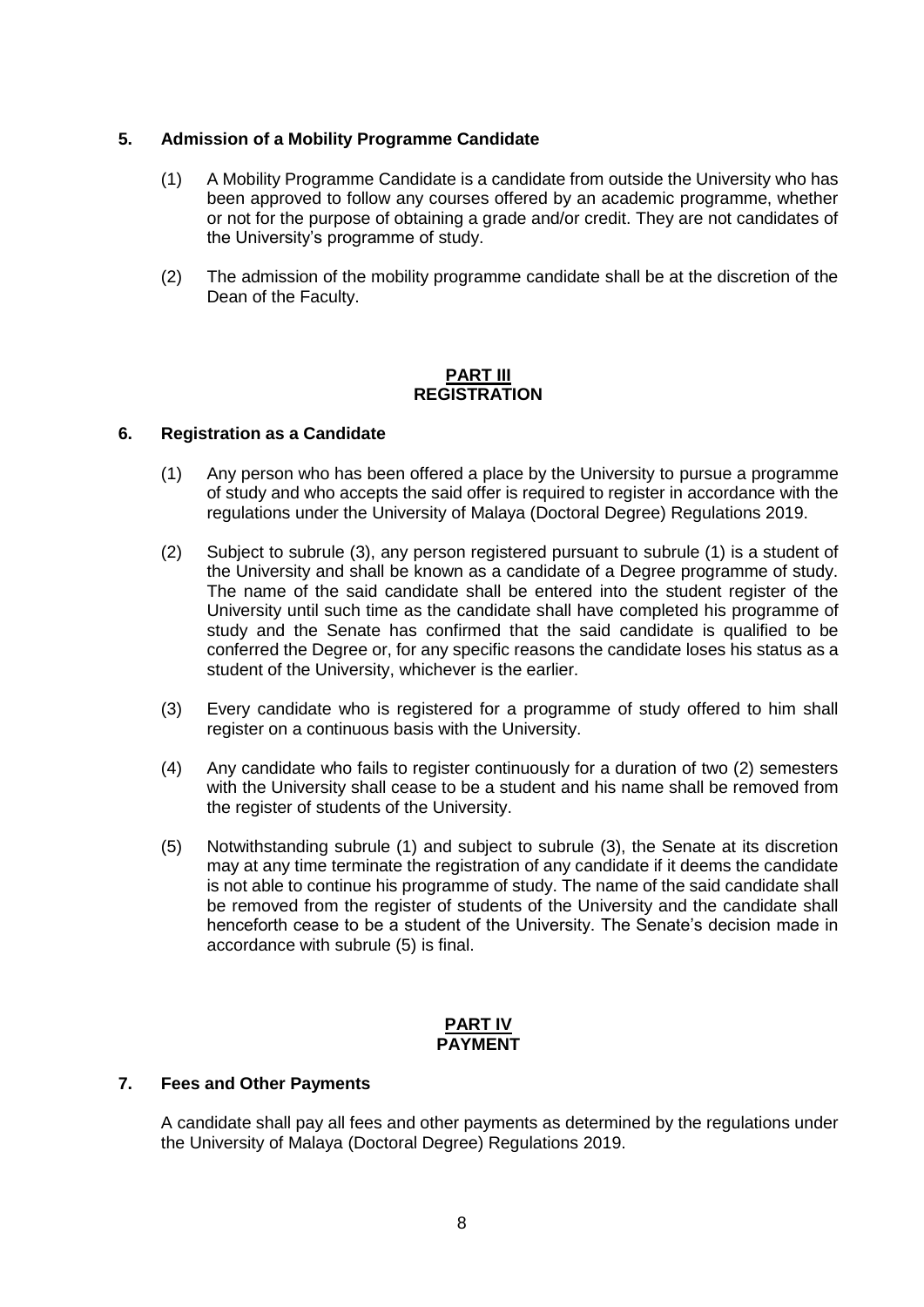### **8. Right to Revise Fees and Other Payments**

The University has the absolute right to revise the rate of the stipulated fees and other payments without prior notice to the candidate.

#### **9. Duration to Settle Fees and Other Payments**

The candidate shall pay all fees and other payments within the duration specified by the University.

### **10. Failure to Settle Fees and Other Payments**

Failure to settle all fees and other payments within the duration specified by the University may result in the candidate being:

- (1) prevented from obtaining the examination results for the semester;
- (2) prevented from registering for the following semester and his status as a student of the University is terminated; and/or
- (3) prevented from being conferred a degree.

### **PART V DURATION OF PROGRAMME OF STUDY**

#### **11. Duration of Programme of Study**

A candidate shall pursue and complete his programme of study within the prescribed duration.

#### **12. Minimum and Maximum Duration**

- (1) The minimum and maximum duration for the Doctoral Degree programme of study is as determined in Schedule 1 of these Rules.
- (2) Notwithstanding anything contained in subrule (1) in certain circumstances the Dean of the Faculty or any other officer as may be determined by the University may extend the duration of candidature beyond the maximum duration as prescribed in subrule (1) provided that such extension shall not exceed three (3) semesters.

### **13. Suspension of A Candidate's Programme of Study**

The duration of suspension of a candidate's programme of study where punishment has been imposed under the University of Malaya (Discipline of Students) Rules 1999 shall not be taken into account as part of the maximum duration of the programme of study.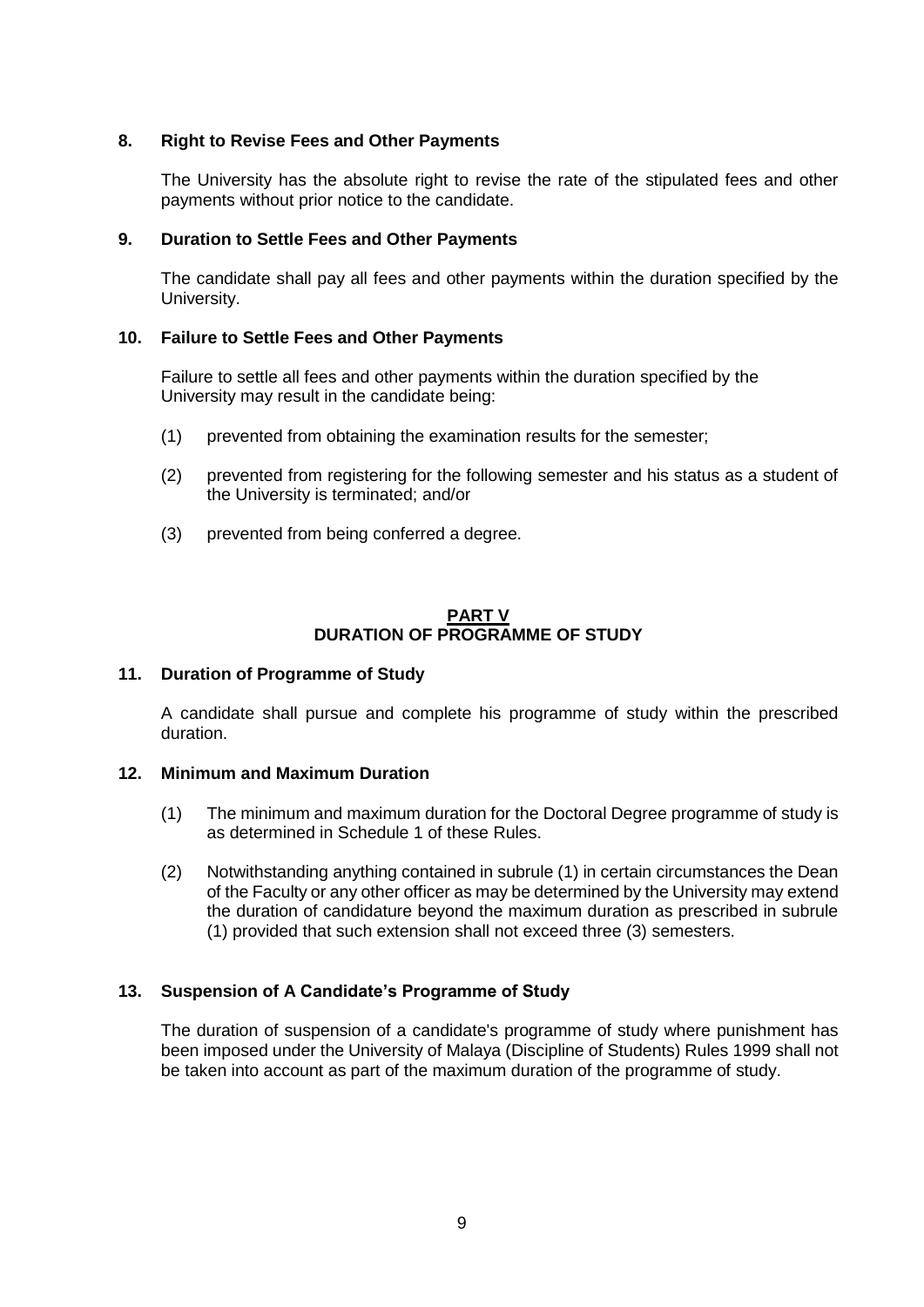### **PART VI STRUCTURE OF ACADEMIC PROGRAMME**

### **14. Structure of Programme by Research and by Mixed Mode**

- (1) For an academic programme by Research, the candidate shall undertake full-time research resulting in the production of a thesis. Notwithstanding that, a candidate may be required to attend certain courses as may be prescribed by the University or the Faculty concerned.
- (2) For an academic programme by Mixed Mode, the candidate shall be required to follow the said programme based on the structure of the academic programme and produce a thesis as may be prescribed in the Regulations made under these Rules.
- (3) Programme External Assessors for each academic programme offered by the University shall be appointed by the relevant Deputy Vice-Chancellor on the recommendation of a Special Committee appointed by the Senate as specified in the Regulations.

### **15. Structure of Programme by Coursework**

- (1) For an academic programme by Coursework, the candidate is required to pursue an academic programme fully comprising of courses and produce a dissertation.
- (2) Programme External Assessor for each academic programme offered by the University shall be appointed by the relevant Deputy Vice-Chancellor on the recommendation of a Special Committee appointed by the Senate as specified in the Regulations.

### **16. Structure of Programme by Clinical**

- (1) For an academic programme by Clinical, the candidate is required to pursue the academic programme involving clinical expertise training and produce a dissertation.
- (2) Programme External Examiner for each academic programme offered by the University shall be appointed by the relevant Deputy Vice-Chancellor on the recommendation of the Faculty as specified in the Regulations.

### **PART VII LANGUAGE REQUIREMENTS**

#### **17.** *Bahasa Malaysia* **Requirement**

- (1) A candidate who is a Malaysian citizen shall be required, before being conferred the degree, to possess at least a:
	- (a) pass in *Bahasa Malaysia* or *Bahasa Melayu* at the *Sijil Pelajaran Malaysia* level;
	- (b) level III in the *Sijil Bahasa Malaysia* or *Bahasa Melayu Universiti* or at an equivalent level; or
	- (c) pass the *Bahasa Malaysia* or *Bahasa Melayu* exemption assessment as set by the University.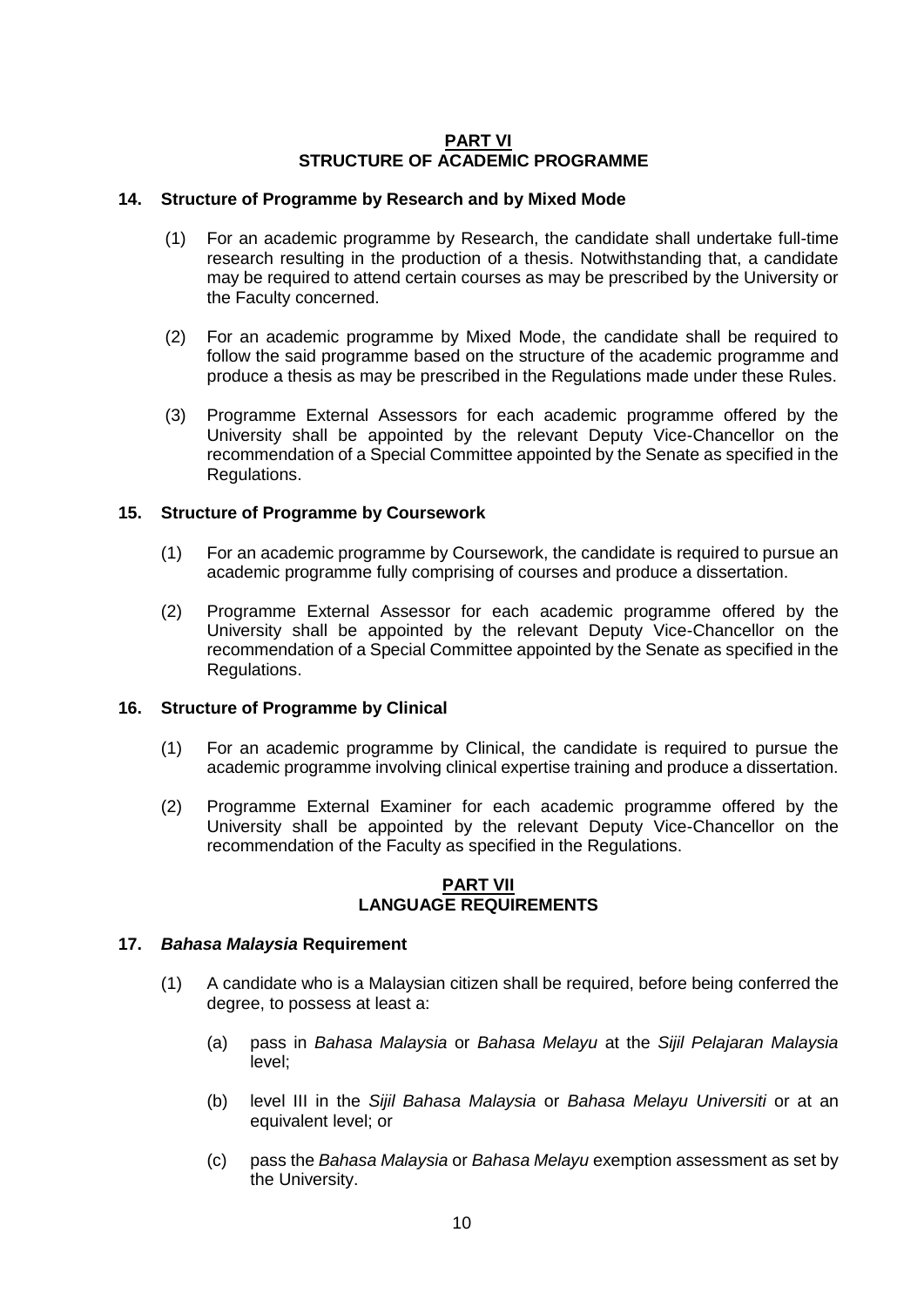- (2) A non-citizen candidate is required to attend at a satisfactory level a *Bahasa Malaysia*  or *Bahasa Melayu* course conducted by the University before being conferred the degree unless he obtains at least a:
	- (a) pass in *Bahasa Malaysia* or *Bahasa Melayu* at the *Sijil Pelajaran Malaysia* level;
	- (b) Level III in the *Sijil Bahasa Malaysia* or *Bahasa Melayu Universiti* or at an equivalent level;
	- (c) pass in the *Bahasa Malaysia or Bahasa Melayu* course as recognised by the University; or
	- (d) pass the *Bahasa Malaysia* or *Bahasa Melayu* exemption assessment as set by the University.
- (3) Notwithstanding subrules (1) and (2), the Bahasa Malaysia or Bahasa Melayu requirement may be waived for a candidate who has pursued a programme of study and has been conferred a degree from a Local and Private Institute of Higher Learning where the medium of instruction used was the national language.

#### **18. English Language Requirement**

- (1) A non-citizen applicant who intends to pursue a degree programme of study in the University and/or write his thesis or dissertation in English, and who obtained a degree from a university or an institution of higher learning where the medium of instruction is not English language for the degree concerned is required to fulfil the English language competency requirement set by the University from time to time.
- (2) A non-citizen applicant who pursues a programme of study and/or writing a thesis or dissertation in a language other than English, that is, *Bahasa Malaysia* and Arabic related to his field of research, prior to graduation is required to fulfil the English language competency requirement as set by the University from time to time as stipulated in the Schedule 1 of the University of Malaya (Doctoral Degree) Regulations 2019.

#### **PART VIII ASSESSMENT METHOD**

### **19. Assessment**

- (1) In accordance to the University of Malaya (Doctoral Degree) Regulations 2019, assessment shall be conducted for the following academic programmes:
	- (a) Research;
	- (b) Mixed Mode;
	- (c) Coursework; and
	- (d) Clinical.
- (2) An assessment carried out by the University may be *via* final examination and/or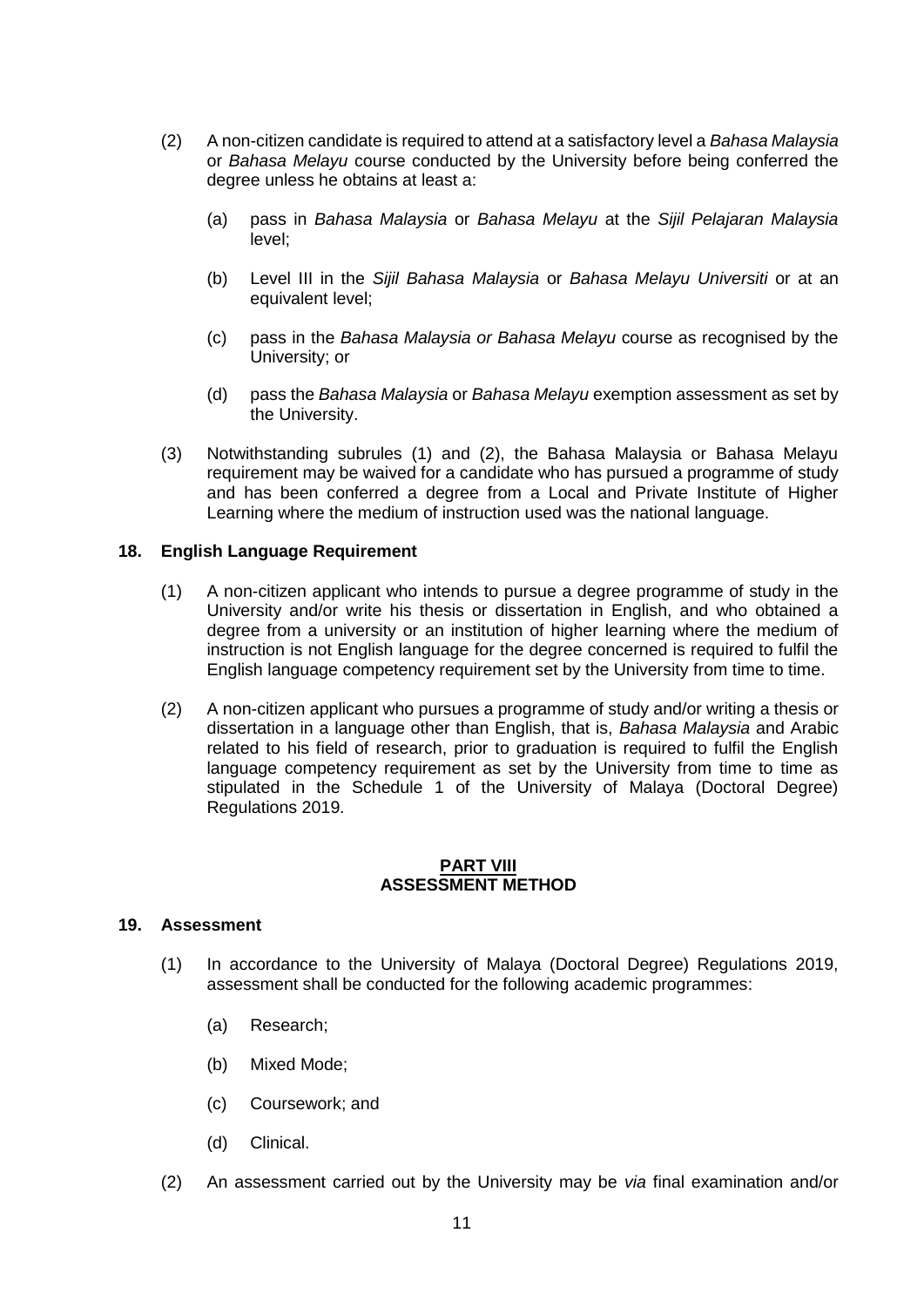continuous assessment together with other assessment methods which have been approved by the Senate upon the recommendation of the Faculty.

#### **20. Committee of Examiners**

A separate Committee of Examiners shall be formed for every examination for every academic programme.

# **PART IX GRADUATION**

### **21. Graduation Requirements**

- (1) A candidate may be awarded the relevant degree subject to the candidate:
	- (a) has complied with all requirements of these Rules and any regulations made thereunder;
	- (b) has been recommended by the Committee of Examiners to be awarded the Degree and approved by the Senate; and
	- (c) has satisfied any other requirements prescribed by the Senate from time to time.
- (2) The University reserves the right to forfeit the conferment of the degree if the candidate fails to pay all fees and other payments prescribed by the University.
- (3) Notwithstanding any decision in relation to a candidate's graduation, the University reserves the right to forfeit the conferment of the degree of a candidate if the University is satisfied that it has been proven that the candidate has done the following:
	- (a) falsified information to meet the requirements for graduation; or
	- (b) committed an act of academic dishonesty that in the view of the University deems that the candidate does not deserve to be awarded the degree.

#### **PART X GENERAL**

#### **22. Termination of Candidature**

The Senate has the right to terminate the candidature of a candidate who is found to have provided false information in connection with admission to the University or commits an act of academic dishonesty other than those stated in the University of Malaya (Discipline of Students) Rules 1999 which in the view of the Senate is inappropriate and detrimental to the image of the University.

#### **23. Power of the Senate to Formulate Regulations**

The Senate may generally make any regulations as may be necessary for the purpose of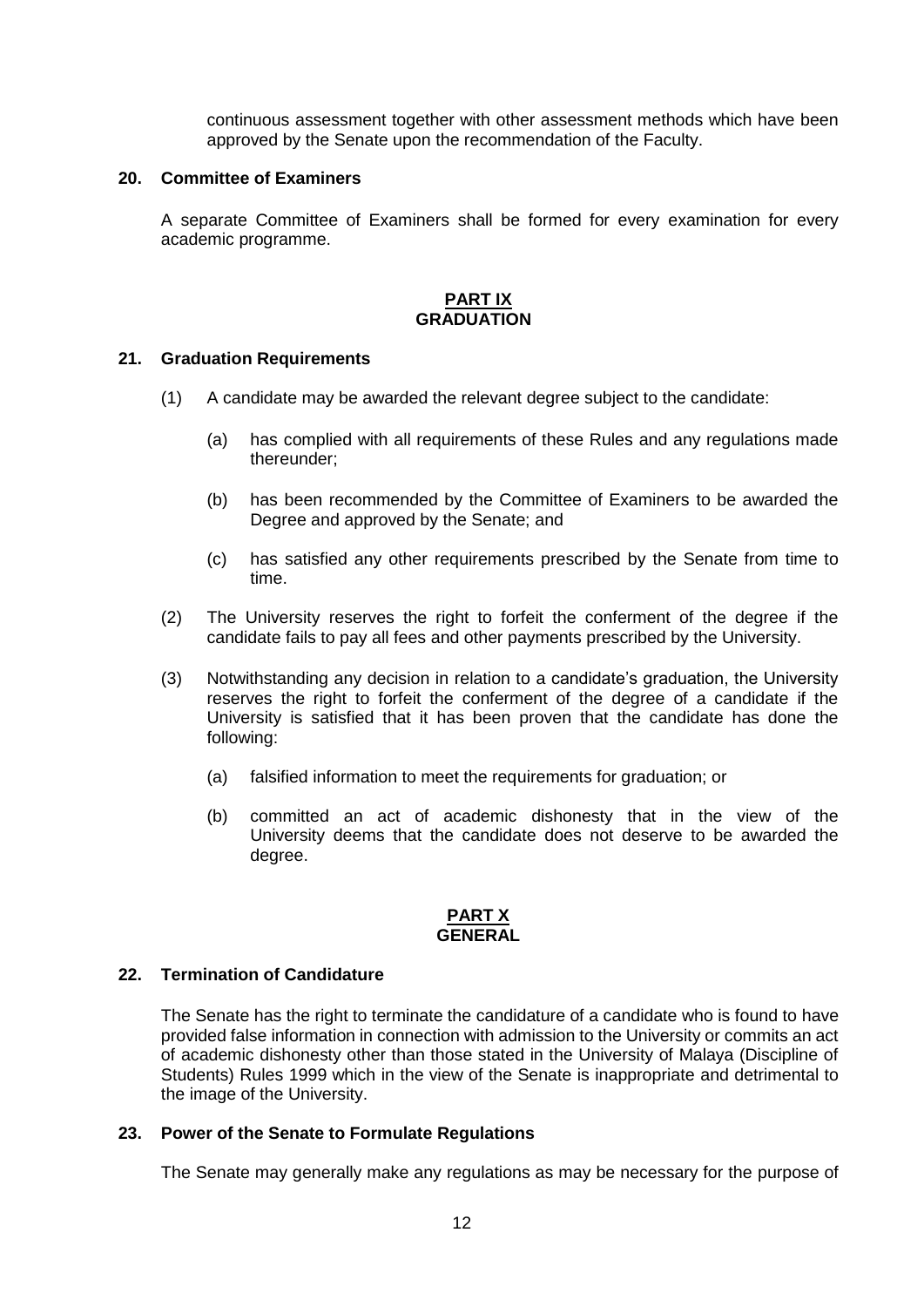carrying out or enforcing the provisions of these Rules**.**

### **24. Exemption of Application**

Notwithstanding anything stated in these Rules and any regulations made thereunder, the Senate may exempt the application of any provisions of these Rules.

### **25. Compliance with Universities and University Colleges Act 1971, University of Malaya Constitution, Statutes, Rules and Regulations**

Every candidate shall be subjected to the Universities and University Colleges Act, 1971, the Constitution of the University of Malaya, all other Statutes, Rules and Regulations currently applicable in the University including the University of Malaya (Discipline of Students) Rules 1999.

### **26. Repeal**

The University of Malaya (Doctoral Degree) Rules 2017, are hereby repealed.

Made on 20<sup>th</sup> June 2019.

YM Tengku Datuk Dr. Mohd Azzman Shariffadeen Tengku Ibrahim Chairman University of Malaya Board of Directors